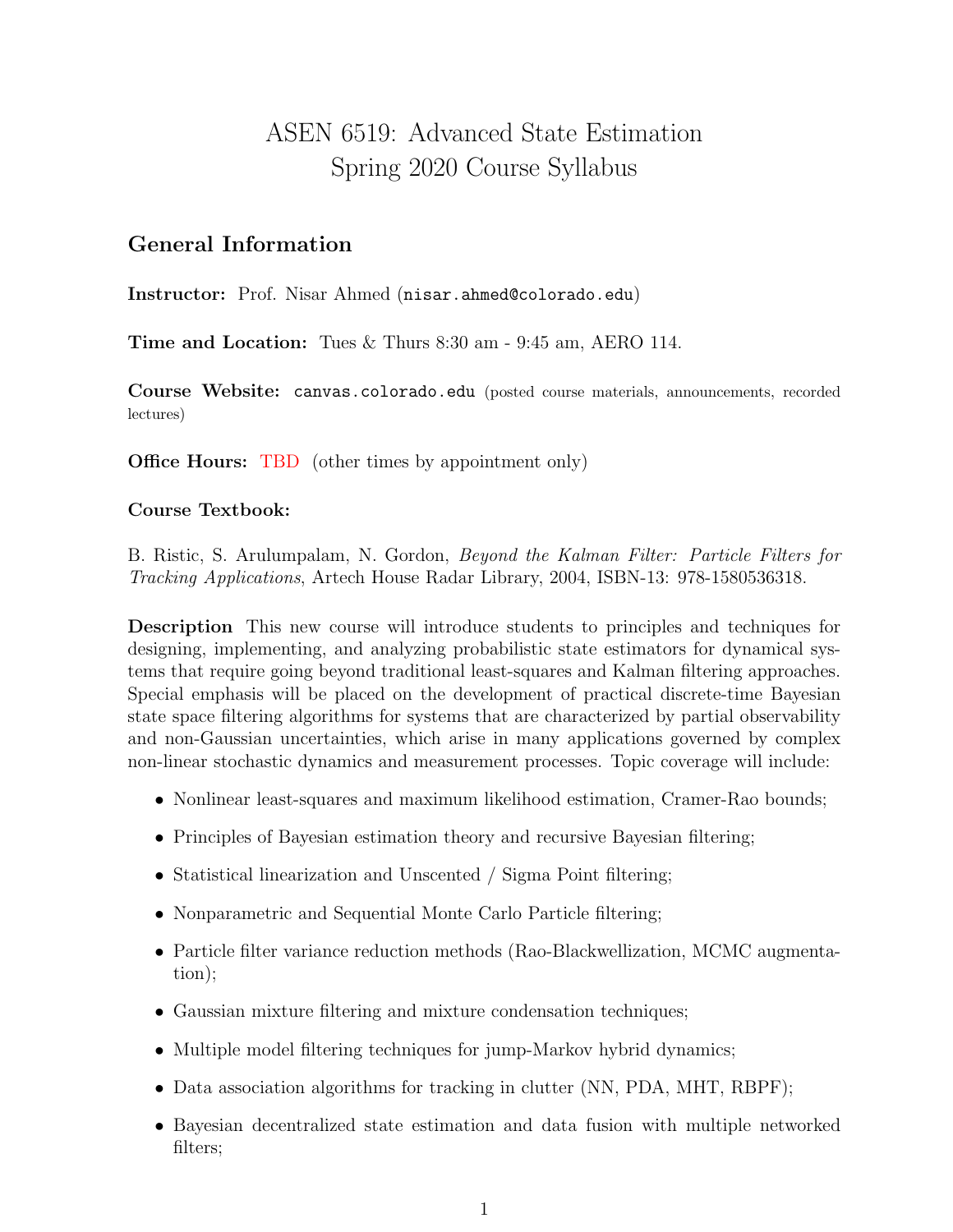• Highlights of other topics of as time/interest permits (e.g. set-valued & eventtriggered estimation; negative  $\&$  soft data fusion, active sensing and decision-making; intro to PHD/FISST; GraphSLAM for localization; extended object tracking).

Students will complete programming projects related to target tracking, vehicle navigation, localization, control, and other applications connected to their research or professional interests.

Prerequisites: (FIRM REQUIREMENTS) (1) ASEN 5044: Statistical Estimation for Dynamical Systems (or equivalent graduate level coursework in probability and linear estimation/Kalman filtering with permission of instructor); and (2) demonstrable competency completing projects and assignments on ones own in a technical programming language (e.g. Matlab/Octave, Python,  $C/C++$ ,  $C#$ , Java, Julia, etc.).

## Course Details

Grading and Project Assignments Course work will largely be assignment and projectoriented. There will be no exams. Several required topical exercises related to the lectures will be posted as assignments to ensure that students demonstrate understanding of the course material, as well as to provide periodic feedback and guidance as students try to integrate/explore concepts into their final projects. These exercises will consist of short theoretical and programming problems for toy applications, as well as questions to guide the development of final project applications.

Four exercise-based assignments will be posted, to coincide with major lecture topics being covered. The final project will be developed over the course of the semester, and will serve in place of a final exam. Students are highly encouraged to collaborate with one another on assignments, although individual assignments must be submitted. Students have the option of working together in groups of two (max) on the final project if they so choose, though some level of individual contributions/work will be expected on group projects.

**Grading breakdown:** assignment exercises:  $40\%$  ( $10\%$  each); final project:  $40\%$ ; class participation: 20% (students are highly encouraged to ask and answer questions during class, office hours, via e-mail, etc.). Note that group final project report submissions will result in the same grade for both group members.

Benefits and Learning Objectives This course will enable students to:

- 1. define, explain and demonstrate fundamental problems in non-linear non-Gaussian state estimation along with algorithmic tools for recursive Bayesian filtering, including: non-linear least squares and maximum likelihood techniques; Monte Carlo techniques including the particle filter and Rao-Blackwellized particle filters; Gaussian mixutre filters; multiple model filters; data association filters; decentralized data fusion techniques.
- 2. develop and implement software to simulate and evaluate the performance of advanced state estimation algorithms for real-world/research applications.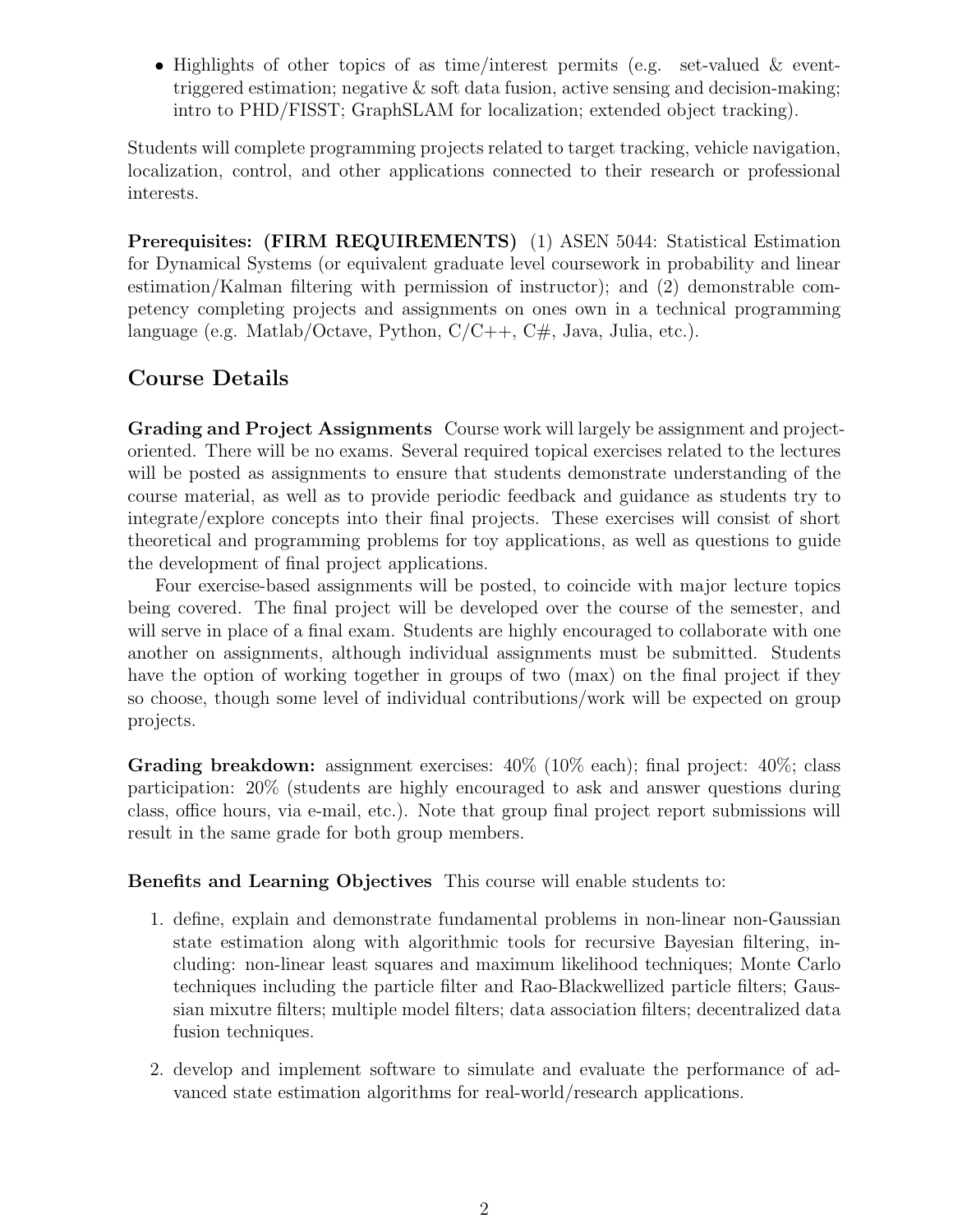#### Tentative Course Schedule (may vary somewhat)

| $\text{Week}(s)$ | <b>Topic</b>                                                                  |
|------------------|-------------------------------------------------------------------------------|
|                  | Course intro & overview                                                       |
| $1-2$            | Nonlinear least squares and maximum likelihood point estimation               |
| $3-4$            | Bayesian estimation principles and DT recursive Bayes filters                 |
| $5 - 7$          | Particle filters and variants (Rao-Blackwellization, MCMC augmentation, etc.) |
| $7-8$            | Gaussian mixture filtering                                                    |
| $9 - 10$         | Jump Markov dynamical systems and multiple model filters                      |
|                  | <b>SPRING BREAK</b>                                                           |
| $11 - 12$        | Data association filters                                                      |
| 13-14            | Decentralized data fusion and state estimation                                |
| 15               | Other select advanced topics (time $+$ interest permitting)                   |

General Policies If you qualify for accommodations because of a disability, please submit to your professor a letter from Disability Services in a timely manner (for exam accommodations provide your letter at least one week prior to the exam) so that your needs can be addressed. Disability Services determines accommodations based on documented disabilities. Contact Disability Services at 303-492-8671 or by e-mail at dsinfo@colorado.edu.

If you have a temporary medical condition or injury, see Temporary Medical Conditions: Injuries, Surgeries, and Illnesses guidelines under Quick Links at Disability Services website and discuss your needs with your professor.

Campus policy regarding religious observances requires that faculty make every effort to deal reasonably and fairly with all students who, because of religious obligations, have conflicts with scheduled exams, assignments or required attendance. In this class, accommodations can be made two weeks in advance. See full campus policy details at http://www.colorado.edu/policies/fac relig.html

Students and faculty each have responsibility for maintaining an appropriate learning environment. Those who fail to adhere to such behavioral standards may be subject to discipline. Professional courtesy and sensitivity are especially important with respect to individuals and topics dealing with differences of race, color, culture, religion, creed, politics, veteran's status, sexual orientation, gender, gender identity and gender expression, age, disability, and nationalities. Class rosters are provided to the instructor with the student's legal name. I will gladly honor your request to address you by an alternate name or gender pronoun. Please advise me of this preference early in the semester so that I may make appropriate changes to my records. See policies at

- http://www.colorado.edu/policies/classbehavior.html
- http://www.colorado.edu/studentaffairs/judicialaffairs/code.html#student\_code

The University of Colorado Boulder (CU-Boulder) is committed to maintaining a positive learning, working, and living environment. The University of Colorado does not discriminate on the basis of race, color, national origin, sex, age, disability, creed, religion, sexual orientation, or veteran status in admission and access to, and treatment and employment in, its educational programs and activities. (Regent Law, Article 10, amended 11/8/2001). CU-Boulder will not tolerate acts of discrimination or harassment based upon Protected Classes or related retaliation against or by any employee or student. For purposes of this CU-Boulder policy, "Protected Classes" refers to race, color, national origin, sex, pregnancy, age, disability, creed, religion, sexual orientation, gender identity, gender expression, or veteran status. Individuals who believe they have been discriminated against